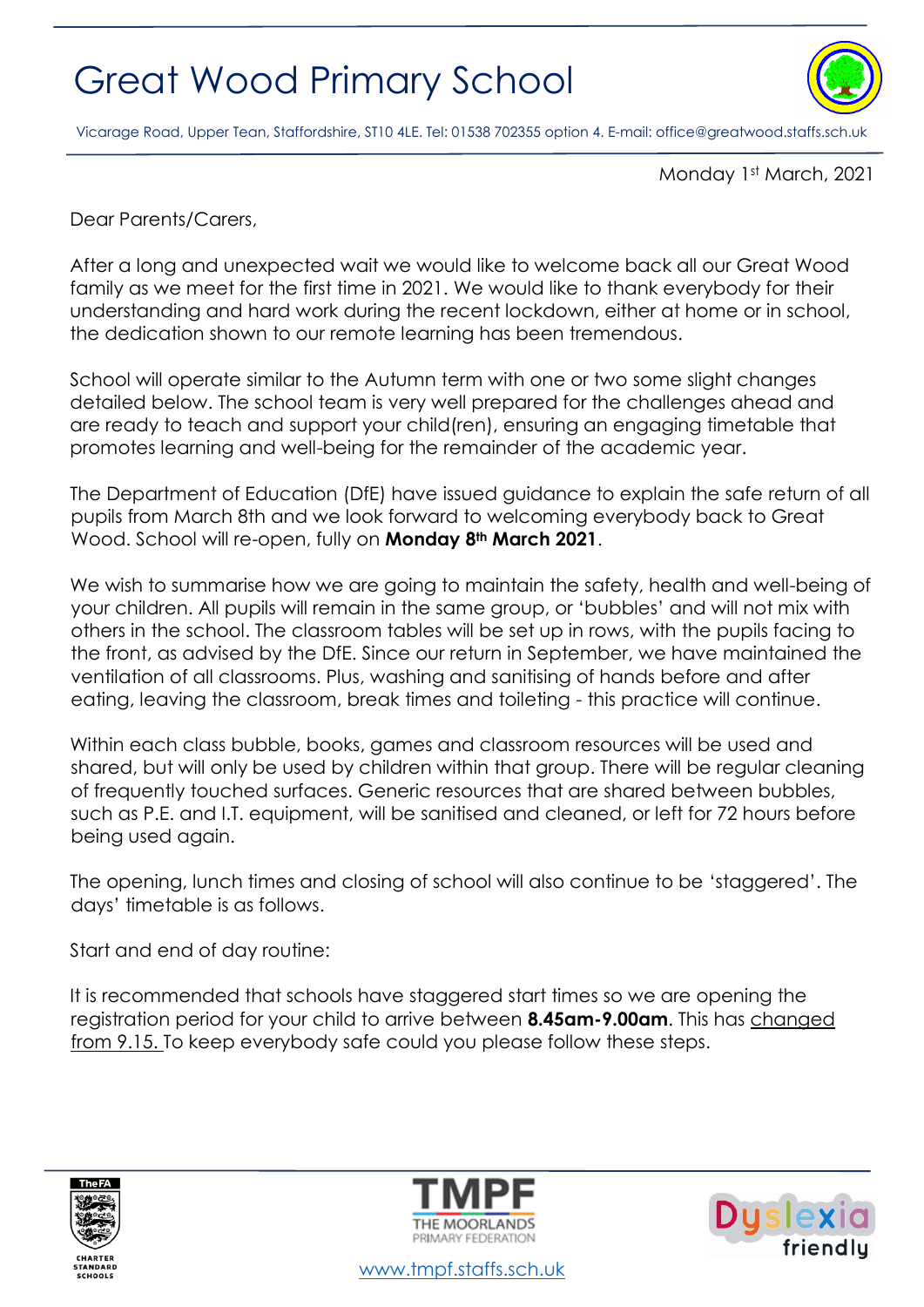

Vicarage Road, Upper Tean, Staffordshire, ST10 4LE. Tel: 01538 702355 option 4. E-mail[: office@greatwood.staffs.sch.uk](mailto:office@greatwood.staffs.sch.uk)

- Pupils can be dropped off between **8.45am-9.00am.**
- All adults and children are to maintain social distancing at all times.
- Please keep your child(ren) in their class 'bubble', please do not mix while coming into school, the 'bubbles' are being used to keep everybody safe.
- Enter the school grounds following the hedge line and leave alongside the wooden fence panels, being mindful of school traffic and other families.
- Members of the school team will be in their classroom to supervise your child, which means class teachers will not be able to discuss any individual matters, a telephone appointment will have to be arranged or email the school office.
- During the Autumn term we noticed parents/families congregating around cloakroom doorways waiting for children, having already picked up their youngest child, please try and avoid this for everyone's safety. Arrive to collect your child(ren) at the eldest child's designated collection time.
- When waiting, please adhere to the 2m social distancing rule and wear a face mask.
- Please do not let your children down onto the school playing field at the end of the school day, this is strictly forbidden. This action compromises our school 'bubbles', which we are maintaining during the school day and is ultimately, unsafe.
- Please only send one family member to drop-off/collect your child/children, (where possible), to minimise the number of people onsite.
- To enter and exit the school your child will use the following doors:

At the end of the day, you will collect your child from the same door they entered, at the times listed below. Please ensure a prompt pick-up and that you leave the school site in time for other parents to safely pick up their child. In the case of siblings, both children will finish school when the oldest child does, this ensures that each child is taught their complete timetable. The youngest sibling will remain with their class teacher until this time.

| <b>Class</b> | Entrance and Exit Door    | Start time    | Pick Up Time       |
|--------------|---------------------------|---------------|--------------------|
| YR/1         | Outdoor Area Red Gate     | 8.45am-9.00am | 3pm                |
| Y1/2         | Y1/2 Cloakroom Door       |               | 3.10pm             |
| Y3           | <b>KS2 Cloakroom Door</b> |               | 3.20pm             |
| Y4/5         | Y4/5 Classroom Door       |               | 3.30 <sub>pm</sub> |
| Υ6           | <b>KS2 Cloakroom Door</b> |               | 3.30pm             |

Break time and lunchtime will still take place while maintaining class 'bubbles', with members of the school team allocated to support your child. School dinners will be available all week. A menu for the week's cooked options will be published on the school newsletter.







[www.tmpf.staffs.sch.uk](http://www.tmpf.staffs.sch.uk/)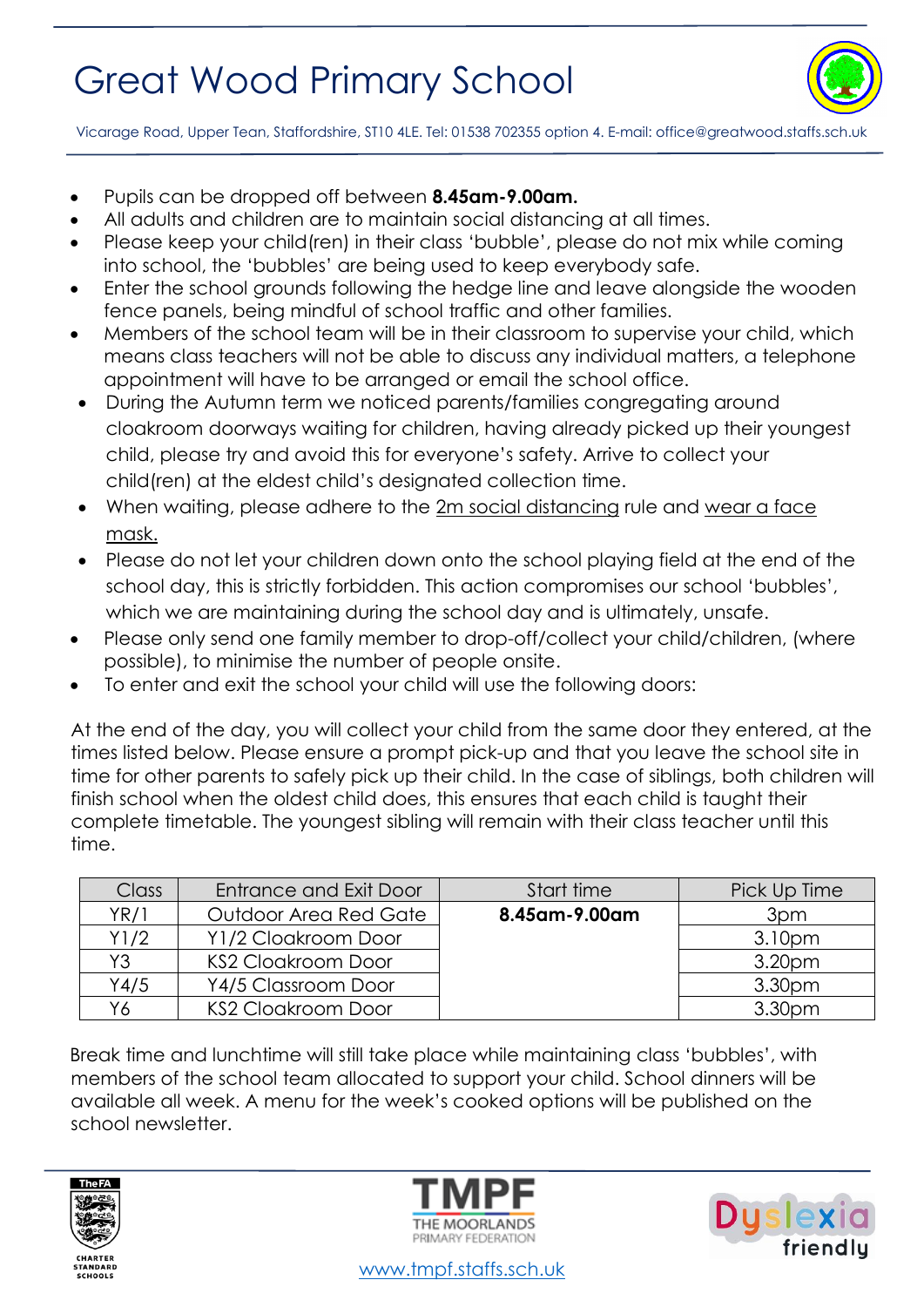

Vicarage Road, Upper Tean, Staffordshire, ST10 4LE. Tel: 01538 702355 option 4. E-mail[: office@greatwood.staffs.sch.uk](mailto:office@greatwood.staffs.sch.uk)

We are now using ARBOR to make payments. We would now kindly ask that you "top up" break, dinner and wraparound accounts as much as possible online and refrain from sending cash payments to school.

Children will go back to ordering their break snacks with their teacher each morning. Please ensure that your child knows what they are allowed to order for their snacks, as the cost of their snack will be added to their account.

 School lunches for children in Year 3-6 are priced at £2.30 per day, £11.50 per week, these must be paid for in advance via Arbor.

We will be able to run our Wraparound provision, starting at 7.30am and now from 3.30pm in the afternoon. Pupils will use the school hall as the designated room and class bubbles will be maintained. More information to follow from the Wraparound team.

Unfortunately, we will not be able to have assemblies, or mass gatherings until the guidance changes.

Following the Government guidance, it will be mandatory for **all** pupils to return to school from March 8th. Also, we expect all children to wear the correct school uniform and P. E. kit. To make this easier and to limit equipment coming in and out of school we would like pupils to wear their P.E. kit on their P.E. days to limit changing clothes in school. Pupils can wear P.E. kit on the following days commencing Monday 8<sup>th</sup> March:

| <b>Class</b> | P.E. kit to be worn          |
|--------------|------------------------------|
| YR/1         | <b>Tuesday and Wednesday</b> |
| Y1/2         | Wednesday and Thursday       |
| Y3           | Monday and Thursday          |
| Y4/5         | Wednesday and Thursday       |
| Y6           | Wednesday and Friday         |

Pupils need to bring a water bottle to school, due to their being no shared use of the drinking fountains being allowed. Drinking water is available for children to refill their bottles during the day. Pencil cases (Years 2 - 6), book bags and lunch boxes are permitted. Could all belongings, especially clothing, be clearly labelled.

**Do not** send your child into school if:

- they are showing [coronavirus \(COVID-19\) symptoms](https://www.nhs.uk/conditions/coronavirus-covid-19/symptoms/)
- someone in your household is showing symptoms

[Arrange a test](https://www.nhs.uk/conditions/coronavirus-covid-19/testing-and-tracing/) if you or your child develops symptoms.







[www.tmpf.staffs.sch.uk](http://www.tmpf.staffs.sch.uk/)